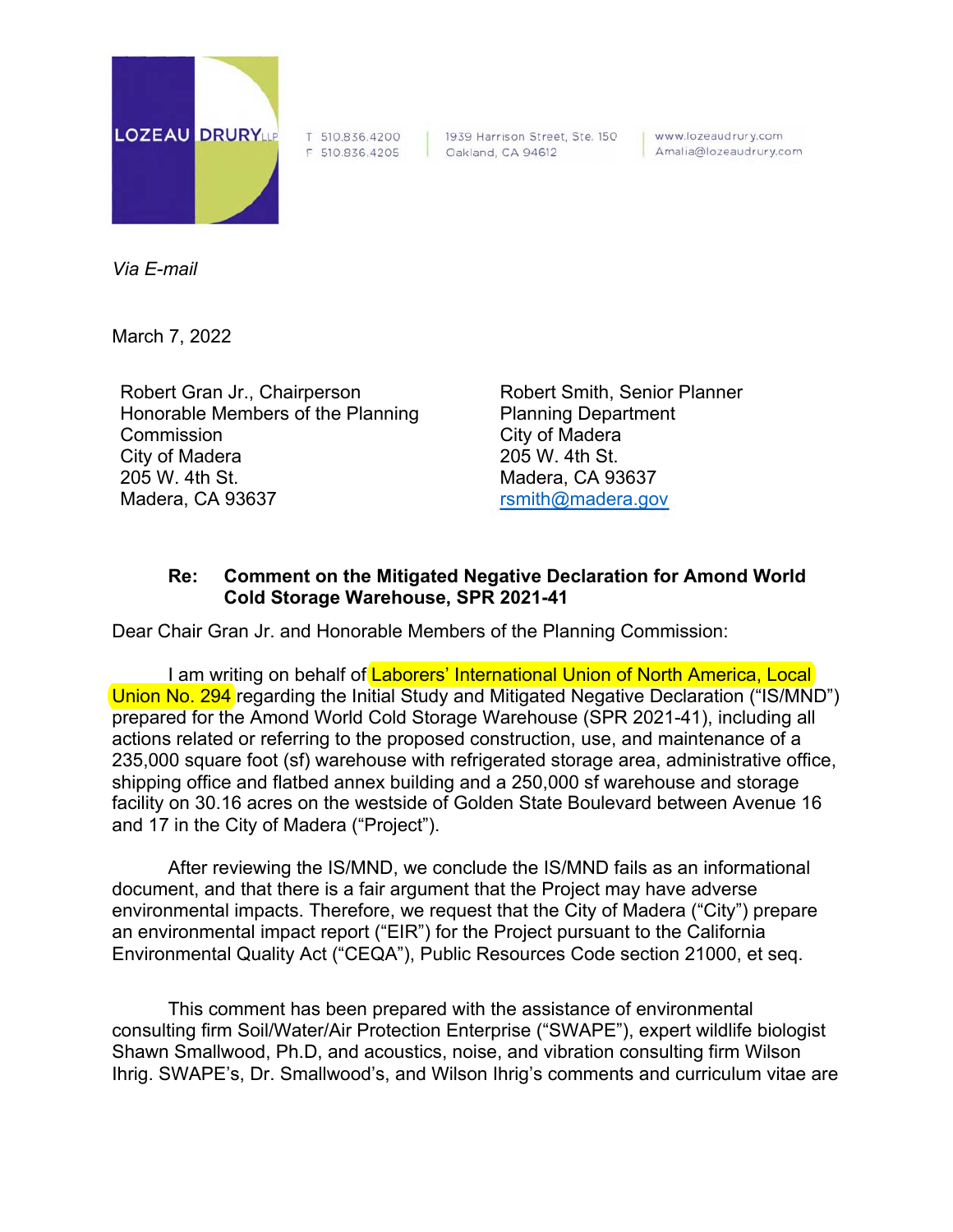March 7, 2022 Comment on Mitigated Negative Declaration Amond World Cold Storage Warehouse Page 2 of 13

attached as Exhibits A, B, and C hereto, respectively, and are incorporated herein by reference in their entirety.

## **I. PROJECT DESCRIPTION**

The proposed Project would consist of a cold storage warehouse for agricultural products built in two phases on two parcels totaling 30.16 acres. The first phase would include a 235,000 sf warehouse with refrigerated storage area, a 4,000 sf administrative office, a 2,204 sf shipping office, and a 12,544 sf flatbed annex building. The second phase would include a 250,000 sf warehouse and storage facility with a ground mount solar PV array. The Project would also include an on-site stormwater retention basin.

There are single-family residential uses located to north of the Project, as well as vacant land to the north and south, and industrial uses to the east and west. Each phase of construction is anticipated to last nine months. The Project site has a Madera General Plan land use designation of Industrial, which provides for both light and heavy industrial development.

# **II. LEGAL STANDARD**

As the California Supreme Court has held "[i]f no EIR has been prepared for a nonexempt project, but substantial evidence in the record supports a fair argument that the project may result in significant adverse impacts, the proper remedy is to order preparation of an EIR." *Communities for a Better Env't v. South Coast Air Quality Mgmt. Dist.* (2010) 48 Cal.4th 310, 319-320 (*CBE v. SCAQMD*) (citing *No Oil, Inc. v. City of Los Angeles* (1974) 13 Cal.3d 68, 75, 88; *Brentwood Assn. for No Drilling, Inc. v. City of Los Angeles* (1982) 134 Cal.App.3d 491, 504–505). "Significant environmental effect" is defined very broadly as "a substantial or potentially substantial adverse change in the environment." Pub. Res. Code ("PRC") § 21068; *see also* 14 CCR § 15382. An effect on the environment need not be "momentous" to meet the CEQA test for significance; it is enough that the impacts are "not trivial*." No Oil, Inc.*, 13 Cal.3d at 83. "The 'foremost principle' in interpreting CEQA is that the Legislature intended the act to be read so as to afford the fullest possible protection to the environment within the reasonable scope of the statutory language." *Communities for a Better Env't v. Cal. Res. Agency* (2002) 103 Cal.App.4th 98, 109 (*CBE v. CRA*).

The EIR is the very heart of CEQA. *Bakersfield Citizens for Local Control v. City of Bakersfield (*2004) 124 Cal.App.4th 1184, 1214 (*Bakersfield Citizens*); *Pocket Protectors v. City of Sacramento* (2004) 124 Cal.App.4th 903, 927. The EIR is an "environmental 'alarm bell' whose purpose is to alert the public and its responsible officials to environmental changes before they have reached the ecological points of no return." *Bakersfield Citizens*, 124 Cal.App.4th at 1220. The EIR also functions as a "document of accountability," intended to "demonstrate to an apprehensive citizenry that the agency has, in fact, analyzed and considered the ecological implications of its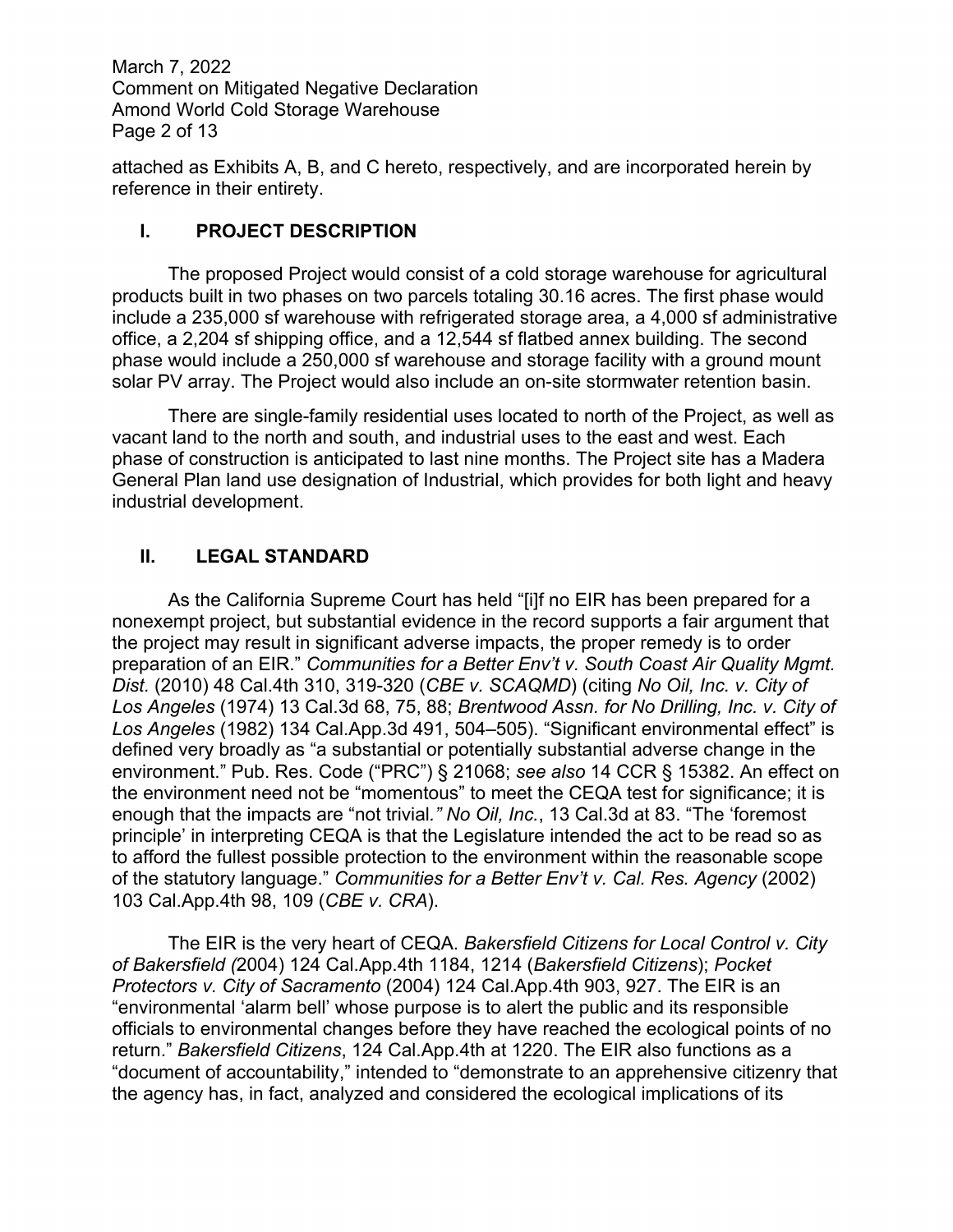March 7, 2022 Comment on Mitigated Negative Declaration Amond World Cold Storage Warehouse Page 3 of 13

action." *Laurel Heights Improvements Assn. v. Regents of Univ. of Cal.* (1988) 47 Cal.3d 376, 392. The EIR process "protects not only the environment but also informed self-government." *Pocket Protectors*, 124 Cal.App.4th at 927.

An EIR is required if "there is substantial evidence, in light of the whole record before the lead agency, that the project may have a significant effect on the environment." PRC § 21080(d); see also *Pocket Protectors*, 124 Cal.App.4th at 927. In very limited circumstances, an agency may avoid preparing an EIR by issuing a negative declaration, a written statement briefly indicating that a project will have no significant impact thus requiring no EIR (14 CCR § 15371), only if there is not even a "fair argument" that the project will have a significant environmental effect. PRC, §§ 21100, 21064. Since "[t]he adoption of a negative declaration . . . has a terminal effect on the environmental review process," by allowing the agency "to dispense with the duty [to prepare an EIR]," negative declarations are allowed only in cases where "the proposed project will not affect the environment at all." *Citizens of Lake Murray v. San Diego* (1989) 129 Cal.App.3d 436, 440.

Under the "fair argument" standard, an EIR is required if any substantial evidence in the record indicates that a project may have an adverse environmental effect—even if contrary evidence exists to support the agency's decision. 14 CCR  $\S$  15064(f)(1); *Pocket Protectors,* 124 Cal.App.4th at 931; *Stanislaus Audubon Society v. County of Stanislaus* (1995) 33 Cal.App.4th 144, 150-51; *Quail Botanical Gardens Found., Inc. v. City of Encinitas* (1994) 29 Cal.App.4th 1597, 1602. The "fair argument" standard creates a "low threshold" favoring environmental review through an EIR rather than through issuance of negative declarations or notices of exemption from CEQA. *Pocket Protectors*, 124 Cal.App.4th at 928. The "fair argument" standard is virtually the opposite of the typical deferential standard accorded to agencies. As a leading CEQA treatise explains:

This 'fair argument' standard is very different from the standard normally followed by public agencies in making administrative determinations. Ordinarily, public agencies weigh the evidence in the record before them and reach a decision based on a preponderance of the evidence. [Citations]. The fair argument standard, by contrast, prevents the lead agency from weighing competing evidence to determine who has a better argument concerning the likelihood or extent of a potential environmental impact. The lead agency's decision is thus largely legal rather than factual; it does not resolve conflicts in the evidence but determines only whether substantial evidence exists in the record to support the prescribed fair argument.

Kostka & Zischke*, Practice Under CEQA*, §6.29, pp. 273–74. The Courts have explained that "it is a question of law, not fact, whether a fair argument exists, and the courts owe no deference to the lead agency's determination. Review is de novo, with *a*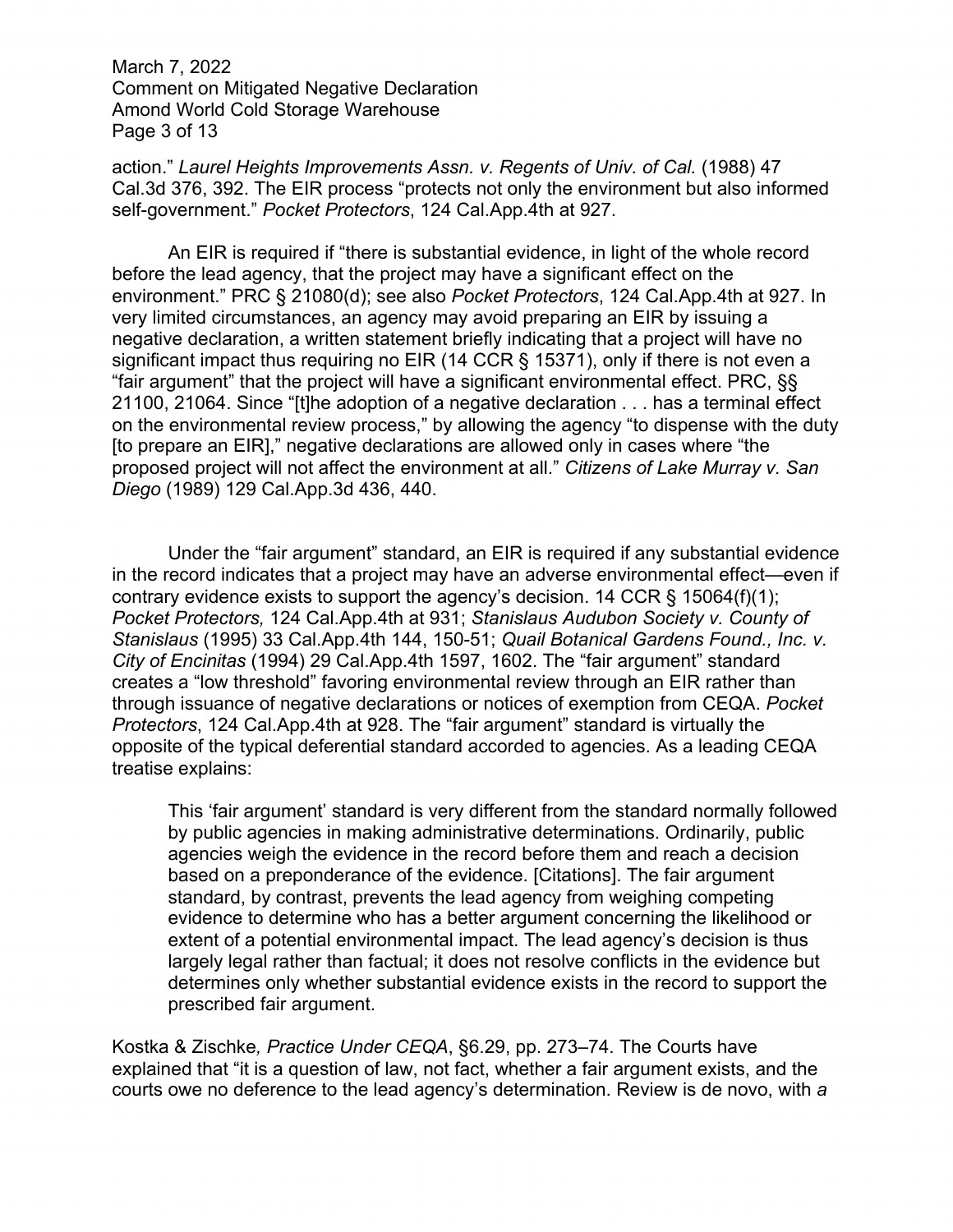March 7, 2022 Comment on Mitigated Negative Declaration Amond World Cold Storage Warehouse Page 4 of 13

*preference for resolving doubts in favor of environmental review*." *Pocket Protectors*, 124 Cal.App.4th at 928 (emphasis in original).

# **III. DISCUSSION**

#### **A. There is Substantial Evidence of a Fair Argument that the Project May Result in Significant Air Quality, Health Risk, and Greenhouse Gas Impacts.**

Matt Hagemann, P.G., C.Hg., and Dr. Paul E. Rosenfeld, Ph.D., of the environmental consulting firm SWAPE reviewed the IS/MND's analysis of the Project's impacts from air quality, health risk, and greenhouse gases. SWAPE's comment letter and CVs are attached as Exhibit A and their comments are briefly summarized here.

## **1. The IS/MND relied on unsubstantiated input parameters to estimate project emissions and thus the project may result in significant air quality impacts.**

SWAPE found that the IS/MND incorrectly estimated the Project's construction and operational emissions and therefore cannot be relied upon to determine the significance of the Project's impacts on local and regional air quality. The IS/MND relies on emissions calculated from the California Emissions Estimator Version CalEEMod.2020.4.0 ("CalEEMod"). IS/MND, p. 4-48. This model, which is used to generate a project's construction and operational emissions, relies on recommended default values based on site specific information related to a number of factors. Ex. A, p. 2. CEQA requires any changes to the default values to be justified by substantial evidence. *Id*.

SWAPE reviewed the IS/MND's CalEEMod output files and found that the values input into the model were inconsistent with information provided in the IS/MND. Ex. A, p. 2. As a result, the IS/MND's air quality analysis cannot be relied upon to determine the Project's emissions.

Specifically, SWAPE found that the following values used in the IS/MND's air quality analysis were either inconsistent with information provided in the IS/MND or otherwise unjustified:

- 1. Failure to Model All Proposed Land Uses. Ex. A, p. 2-3.
- 2. Unsubstantiated Reductions to Architectural and Area Coating Emission Factors and Areas. Ex. A, p. 3-5.
- 3. Incorrect Construction Schedule. Ex. A, p. 5-6.
- 4. Failure to Substantiate Amount of Required Material Import and Export. Ex. A, p. 6-7.
- 5. Incorrect Application of Operational Mitigation Measures. Ex. A, p. 7-8.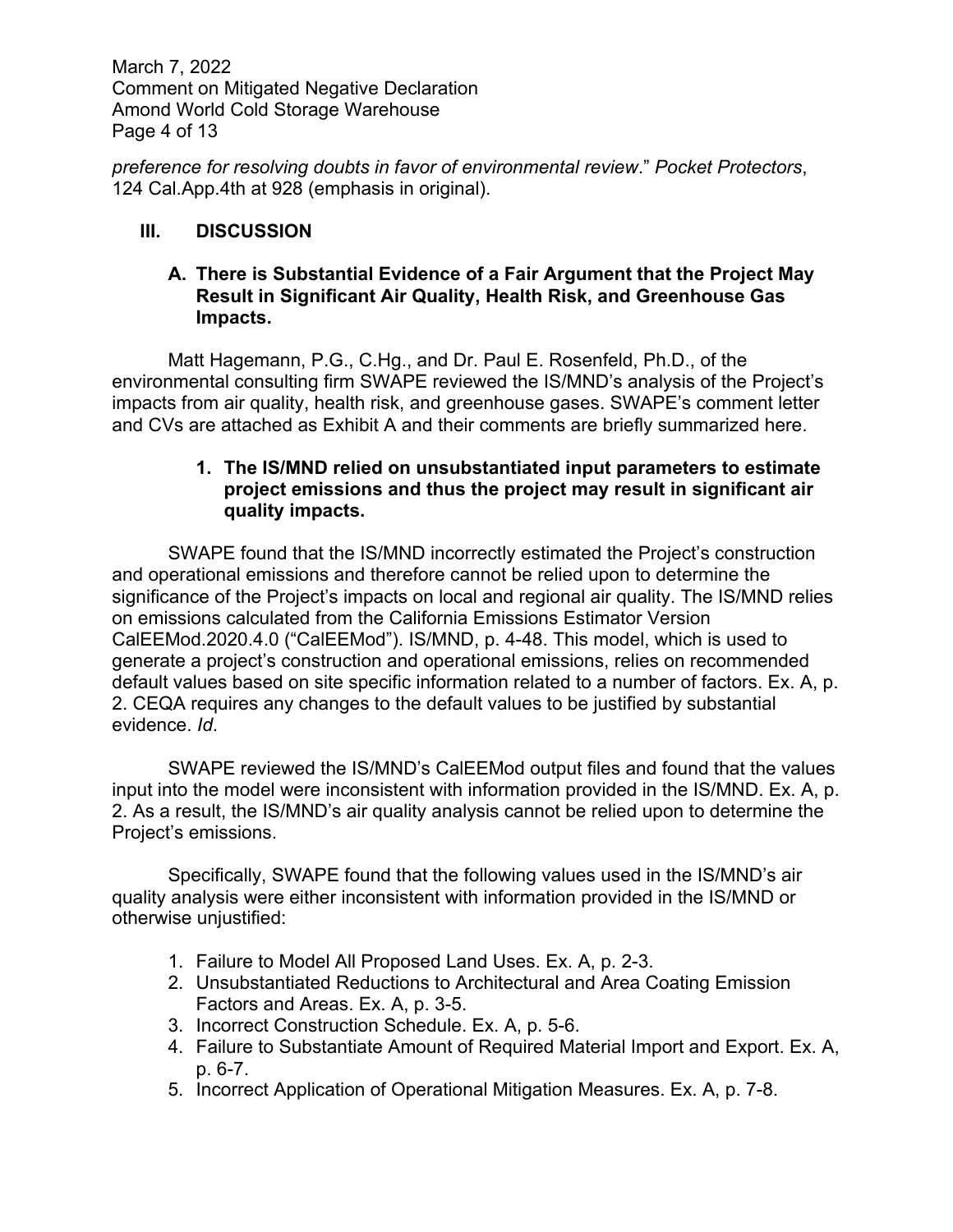March 7, 2022 Comment on Mitigated Negative Declaration Amond World Cold Storage Warehouse Page 5 of 13

As a result of these errors in the IS/MND, the Project's construction and operational emissions were underestimated and cannot be relied upon to determine the significance of the Project's air quality impacts.

## **2. An updated air model analysis found that the Project will have a significant air quality impact.**

To more accurately determine the Project's construction and operational emissions, SWAPE prepared an updated CalEEMod model using more site-specific information and corrected input parameters. *See* Ex. A, p. 8. SWAPE's updated analysis demonstrates that the Project's construction-related ROG emissions for Phase I and Phase II are 370.3 and 365.7, respectively, both of which exceed the applicable SJVAPCD threshold of 100 pounds per day. *Id*. at 8-9. Thus, SWAPE's application of the model is substantial evidence of a fair argument that the Project may result in a potentially significant air quality impact. An EIR should be prepared to adequately assess and mitigate the potential air quality impacts that the Project may have on the surrounding environment.

#### **3. There is substantial evidence of a fair argument that the Project may have a significant health impact as a result of Diesel Particulate emissions.**

One of the primary emissions of concern regarding health effects for land development projects is diesel particulate matter ("DPM"), which can be released during Project construction and operation. DPM consists of fine particles with a diameter less than 2.5 micrometers including a subgroup of ultrafine particles (with a diameter less than 0.1 micrometers). Diesel exhaust also contains a variety of harmful gases and cancer-causing substances. Exposure to DPM is a recognized health hazard, particularly to children whose lungs are still developing and the elderly who may have other serious health problems. According to the California Air Resources Board ("CARB"), DPM exposure may lead to the following adverse health effects: aggravated asthma; chronic bronchitis; increased respiratory and cardiovascular hospitalizations; decreased lung function in children; lung cancer; and premature deaths for those with heart or lung disease.<sup>1</sup>

The IS/MND failed to conduct a quantified construction health risk analysis ("HRA"), resulting in an inadequate health risk emissions analysis. SWAPE identifies three main reasons for why the IS/MND's evaluation of health risk impacts and subsequent less-than-significant conclusion is incorrect.

<sup>1</sup> *See* CARB Resources - Overview: Diesel Exhaust & Health, available at https://ww2.arb.ca.gov/resources/overview-diesel-exhaust-and-health.).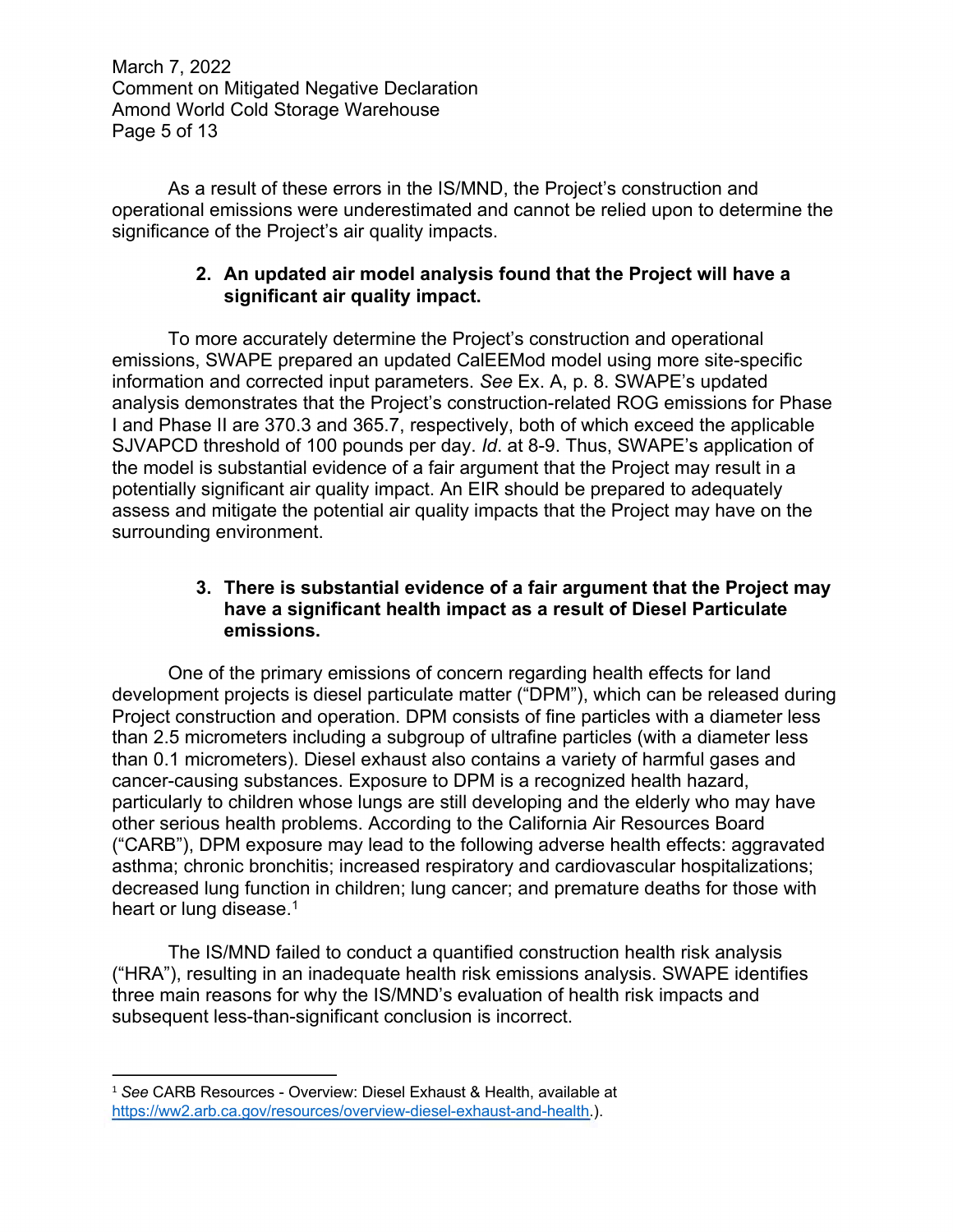March 7, 2022 Comment on Mitigated Negative Declaration Amond World Cold Storage Warehouse Page 6 of 13

First, the IS/MND's failure to prepare a construction HRA is inconsistent with CEQA's requirement to correlate potential emissions with adverse impacts on human health. *Id.* at 10. SWAPE identifies potential emissions of DPM from exhaust stacks of construction equipment during the Project's 18 months of construction. *Id.* In failing to connect Toxic Air Contaminant emissions to potential health risks to nearby receptors, the Project fails to meet the CEQA requirement that projects correlate increases in project-generated emissions to adverse impacts on human health caused by those emissions. *Id.*; *See Sierra Club v. County of Fresno* (2018) 6 Cal.5th 502, 510.

Second, the California Department of Justice recommends the preparation of a quantitative HRA pursuant to the Office of Environmental Health Hazard Assessment ("OEHHA"), the organization responsible for providing guidance on conducting HRAs in California, as well as local air district guidelines. OEHHA released its most recent guidance document in 2015 describing which types of projects warrant preparation of an HRA. *See* "Risk Assessment Guidelines Guidance Manual for Preparation of Health Risk Assessments." OEHHA, February 2015, *available at*: http://oehha.ca.gov/air/hot spots/hotspots2015.html. OEHHA recommends that projects lasting at least 2 months be evaluated for cancer risks to nearby sensitive receptors, a time period which this Project easily exceeds. Ex. A, p.10. SWAPE therefore recommends that health risk impacts from the project be evaluated, and an EIR is required to analyze these impacts. *Id.*

Third, the IS/MND's claim that there will be a less than significant impact without having evaluated the combined lifetime cancer risk from Project construction and operation *together* represents a failure under OEHHA guidelines. *Id.* at 11. OEHHA guidance states that "the excess cancer risk is calculated separately from each age grouping and then summed to yield cancer risk at the receptor location." *Id*. SWAPE recommends that an updated analysis be prepared which quantifies the Project's construction and operational health risks together. *Id*.

SWAPE prepared a screening-level HRA to evaluate potential impacts from Project construction. SWAPE used AERSCREEN, a screening-level air quality dispersion model. *Id.* at 11. SWAPE applied a sensitive receptor distance of 250 meters and analyzed impacts to individuals at different stages of life based on OEHHA and SJVAPCD guidance utilizing age sensitivity factors. *Id*. at 11-14.

SWAPE found that the excess cancer risks at a sensitive receptor located approximately 250 meters away over the course of Project construction is approximately 39.63 in one million for infants *Id*. at 13. Moreover, **the excess lifetime cancer risk over the course of a Project operation of 30 years is approximately 45.01 in one million**. *Id*. The risks to infants and lifetime residents exceed SJVAPCD's threshold of 20 in one million.

SWAPE's analysis constitutes substantial evidence that the Project may have a significant health impact as a result of diesel particulate emissions. An EIR including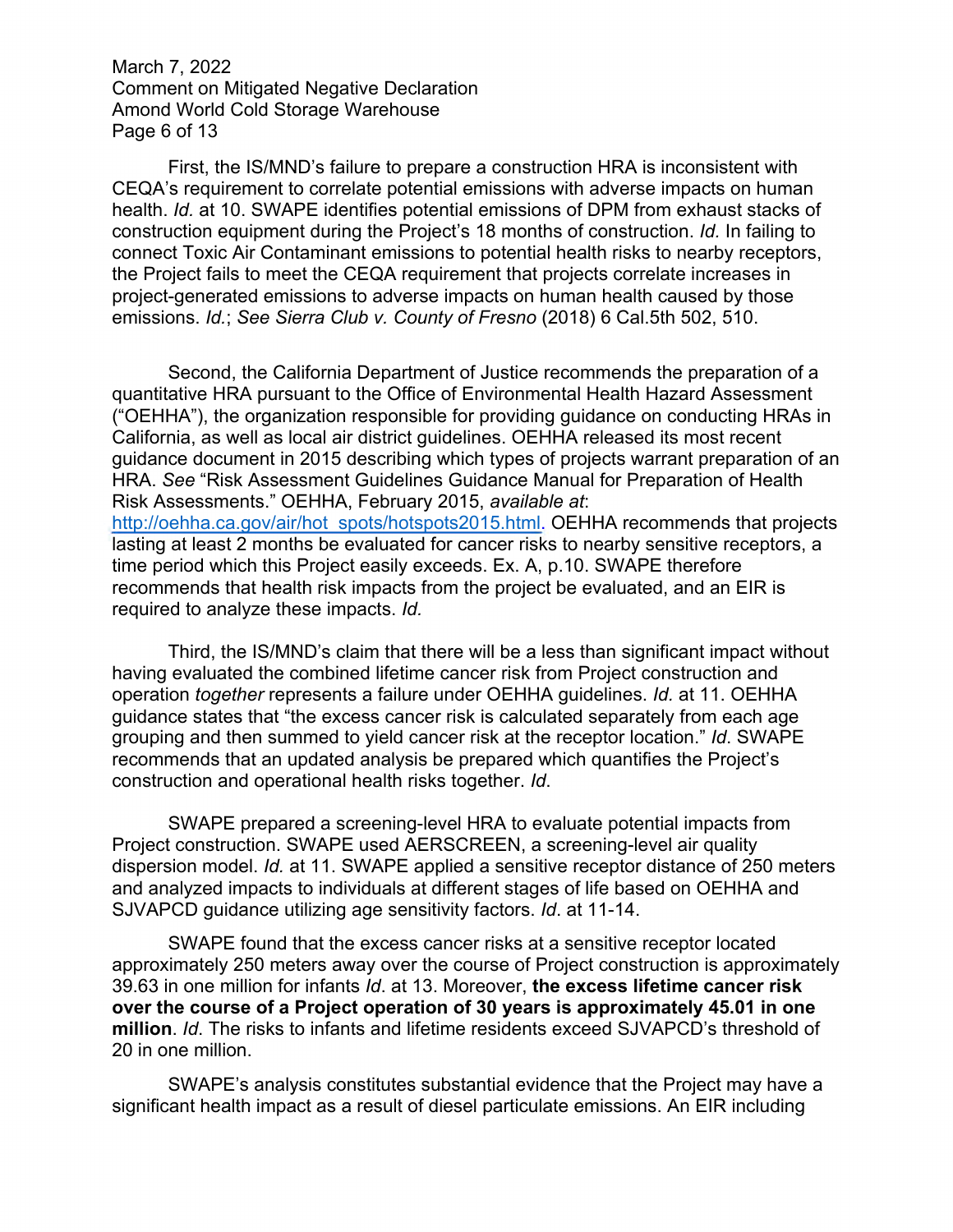March 7, 2022 Comment on Mitigated Negative Declaration Amond World Cold Storage Warehouse Page 7 of 13

discussion of a completed health risk assessment must be prepared disclosing the health risk impacts from toxic air contaminants from Project construction.

## **4. The IS/MND failed to adequately analyze the Project's greenhouse gas impacts and thus the Project may result in significant greenhouse gas emissions.**

The IS/MND estimates that in 2023, the Project would generate net annual GHG emissions of 10,213 metric tons of carbon dioxide equivalent per year ("MT CO2e/year"), without regulations and design features, and 3,786 MTCO2e/year with them. IS/MND, p.4-50, Table 4-10. In 2030, the IS/MND estimates 10,190 MTCO2e/year without regulations and design features, and 3,321 MTCO2e/year with them. *Id.* The IS/MND relies on consistency with CARB's Adopted Scoping Plans and GHG Reduction Goals for 2050 under Executive Order S-3-05 to conclude that the project would have a less-than-significant GHG impact. However, SWAPE states that the IS/MND's analysis and conclusion about greenhouse gas impacts is incorrect for two reasons:

- 1. Incorrect and Unsubstantiated Air Model. Ex. A, p. 16.
- 2. Unsubstantiated Reduction Measures. Ex. A, p. 16-17.

SWAPE's analysis demonstrates a potentially significant GHG emission impact from the project that necessitates mitigation, and it proposes numerous feasible mitigation measures. The City must prepare an EIR with an updated GHG analysis and requiring the implementation of these measures.

# **B. The Project Will Have Significant Adverse Biological Impacts That the IS/MND Fails to Adequately Analyze and Mitigate.**

Shawn Smallwood, Ph.D. reviewed the IS/MND's analysis of the Project's biological impacts. Dr. Smallwood's comment letter and CV are attached as Exhibit B and his comments are briefly summarized here.

## **1. The IS/MND is inadequate in its characterization of the existing environmental setting as it relates to wildlife.**

Dr. Smallwood visited the site on February 21, 2022 and reconnoitered the area for 2 hours and 10 minutes with the use of binoculars. Ex. B, p.1. During that visit, he observed the presence of 25 species of vertebrate wildlife at the Project site, five of which are special-status species. *Id.* at 2, see Table 1, Ex. B, p. 3*.* Dr. Smallwood found that after being disked last year, the site was "covered by ruderal grassland species," and bordered by eucalyptus and other trees. *Id.* at 1. Dr. Smallwood observed birds using the site and its surroundings throughout his time visiting the area, and concluded that the site is "inherently rich in wildlife species, and [] offers wildlife opportunities for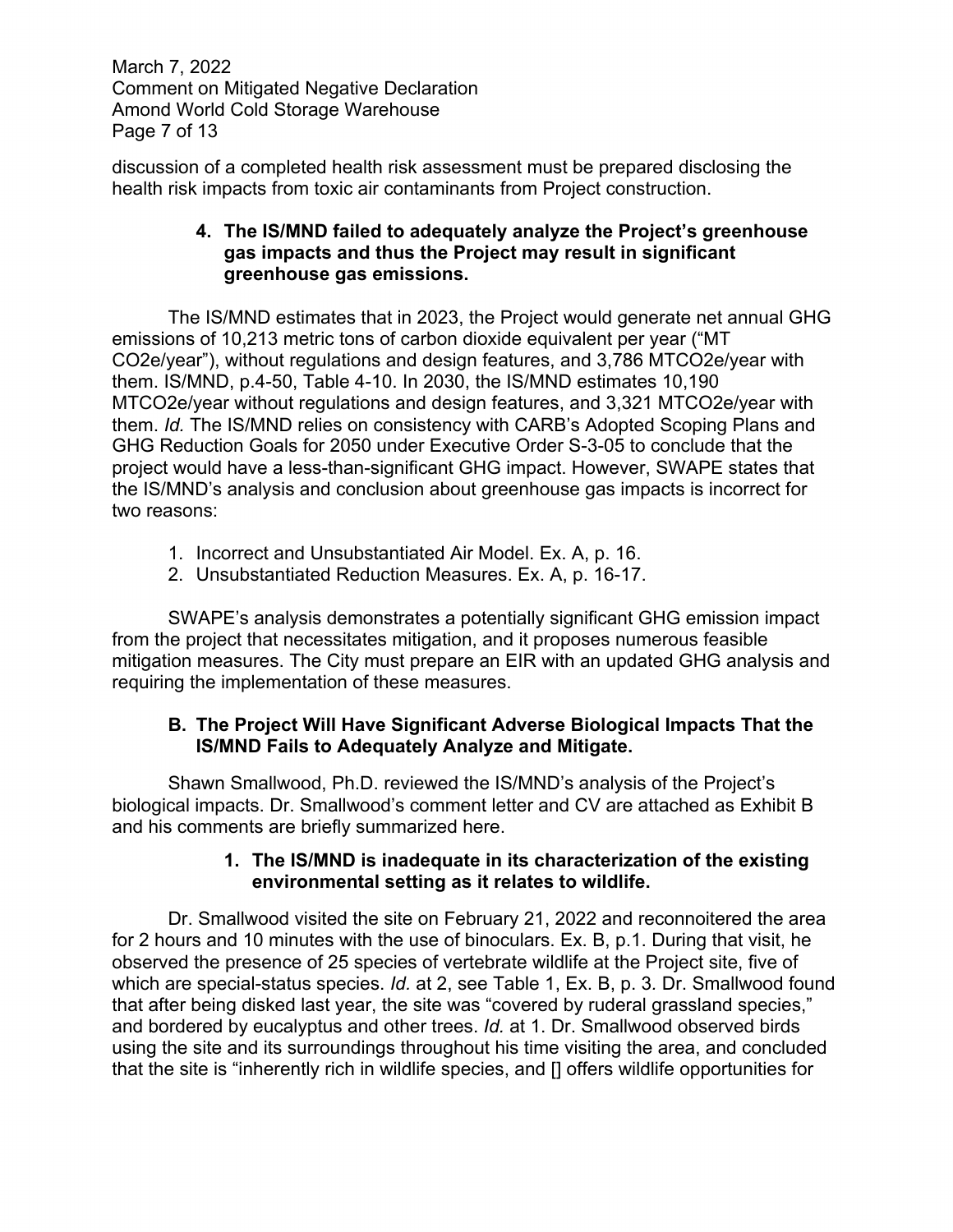March 7, 2022 Comment on Mitigated Negative Declaration Amond World Cold Storage Warehouse Page 8 of 13

forage, refugia, and breeding that are otherwise rapidly disappearing from [the] region." *Id.* at 3.

Every CEQA document must start from a "baseline" assumption. The CEQA "baseline" is the set of environmental conditions against which to compare a project's anticipated impacts. *Communities for a Better Envt. v. So. Coast Air Qual. Mgmt. Dist*. (2010) 48 Cal. 4th 310, 321. Dr. Smallwood found that the essential steps of the characterization of the Project site's environmental setting were "grossly incomplete." Ex. B, p. 6. The reconnaissance-level survey conducted for the site failed to report key information on the survey, including the time of day when the survey began and how long the biologist surveyed the site, which Dr. Smallwood stated are "the most important methodological elements of the survey." *Id.* The survey also detected only 24% of the species that Dr. Smallwood observed, a discrepancy which Dr. Smallwood's experience suggests is likely due to a brief site visit or a visit at a time of day least likely to detect wildlife. *Id.* at 6-7. Dr. Smallwood concludes that "the site is richer in wildlife than the 26 species documented there so far" by the MND survey and his own survey, and that "the environmental setting of the project remains insufficiently characterized as foundation for analysis of impacts to special-status species." *Id.* at 8. He also notes that "[n]o reconnaissance-level survey is capable of detecting enough of the wildlife species that occur at a site to realistically characterize the site's wildlife community." *Id.* at 11.

Dr. Smallwood's analysis next turned to the MND's biological survey's review of literature and databases for documented occurrences of species in the area. *Id.* at 11- 14. The MND's survey did not consult eBird or iNaturalist, which Dr. Smallwood states would have led to determinations of occurrence likelihoods for many more species. *Id.* at 11. In his review of databases, Dr. Smallwood identified 75 special-status species that had the potential to use the site, which demonstrates that the site "holds much more potential for supporting special-status species of wildlife than has been determined by the City of Madera." *Id.* While the MND's survey consulted the California Natural Diversity Data Base ("CNDDB"), Dr. Smallwood stated that it misapplied CNDDB by using it to screen out species not reported within 5 miles of the Project site. *Id.* He noted that "[w]hereas CNDDB can be helpful for confirming occurrences of special-status species where they have been reported, it cannot be relied upon for determining absences of species." *Id.*

A skewed baseline such as the one used by the City here ultimately "mislead(s) the public" by engendering inaccurate analyses of environmental impacts, mitigation measures and cumulative impacts for biological resources. *See San Joaquin Raptor Rescue Center,* 149 Cal.App.4th 645, 656; *Woodward Park Homeowners,* 150 Cal.App.4th 683, 708-711. This inaccurate baseline and the species identified by Dr. Smallwood warrants discussion and analysis in an EIR to ensure species are accurately detected and that any impacts are mitigated to a less than significant level. Because of the failure to characterize the site, a fair argument exists that the Project may have a significant impact on wildlife requiring the preparation of an EIR.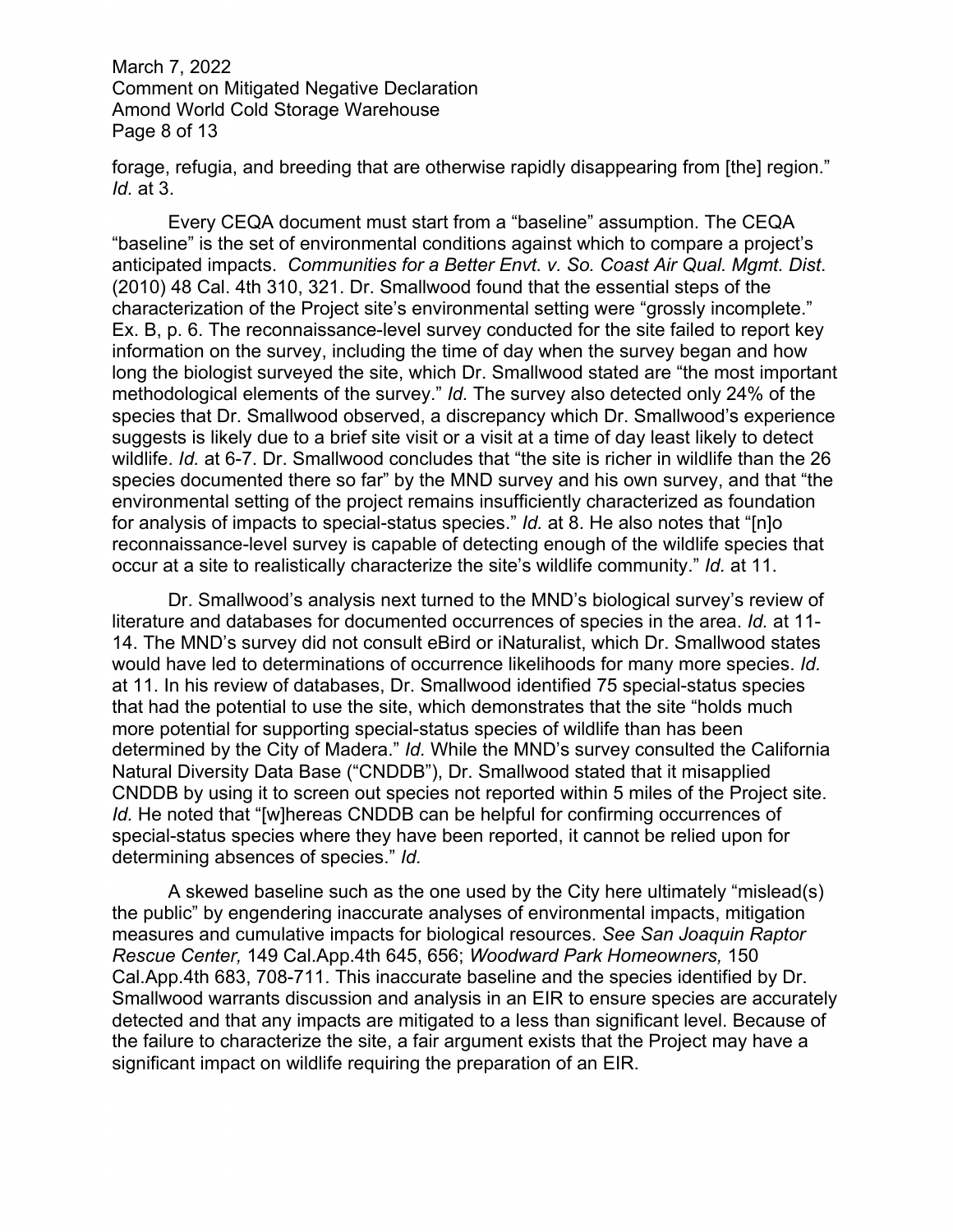March 7, 2022 Comment on Mitigated Negative Declaration Amond World Cold Storage Warehouse Page 9 of 13

#### **2. The IS/MND fails to accurately analyze potential biological impacts to wildlife.**

The MND's analysis of biological impacts determined that due to the site's historical use as agricultural land and the disking and agricultural activity associated with that, it was highly disturbed and impacts would be less than significant. IS/MND, p.4-23, 4-29-4-32. Dr. Smallwood found, however, that "in the face of rapidly diminishing habitat, wildlife must make use of whatever opportunities remain available to them," and that "[m]any species of wildlife continue to use the site." Ex. B, p. 15. He then described five main impacts that were not adequately analyzed in the MND: habitat loss, wildlife movement, wildlife mortality, traffic impacts to wildlife, and cumulative impacts. *Id.* at 15- 20.

## a. Habitat Loss

Dr. Smallwood found that the MND did not address potential impacts of habitat loss to breeding birds. *Id.* at 15. There has been a 29% decline in birds in North America over the last approximately 50 years largely due to habitat loss and fragmentation, a trend which could be further exacerbated by this project. *Id*. Based on studies on the subject, Dr. Smallwood estimates that the presence of the Project on the site could lead to as many as 259 bird nests lost annually. *Id.* at 20. He further found that the reproductive capacity of the site would be lost, as the Project would prevent 751 fledglings per year, which would in turn contribute to the lost capacity of 855 birds per year. *Id.* 

Because this impact was not addressed in the IS/MND and Dr. Smallwood has presented substantial evidence of a fair argument that habitat loss will impact species, the City must prepare an EIR to analyze the impact.

# b. Wildlife Movement

The IS/MND improperly dismisses the Project's potential to impact wildlife movement based on the fact that the site does not occur within a wildlife movement corridor. Ex. B, p. 16. However, this conclusion relies on an incorrect CEQA standard. A project will have a significant biological impact if it would "[i]nterfere substantially with the movement of any native resident or migratory fish or wildlife species or with established native resident or migratory wildlife corridors..." CEQA Guidelines, App. G. "The primary phrase of the CEQA standard goes to wildlife movement regardless of whether the movement is channeled by a corridor." Ex. B, p. 16. Dr. Smallwood states that the Project site is "critically important for wildlife movement because it composes an increasingly diminishing area of open space within a growing expanse of anthropogenic uses . . ." *Id.* He concludes that [t]he project would interfere with wildlife movement in the region." *Id.*

Because of its reliance on a false CEQA standard for determining impacts on wildlife movement, the IS/MND contains no evidence to support the conclusion that the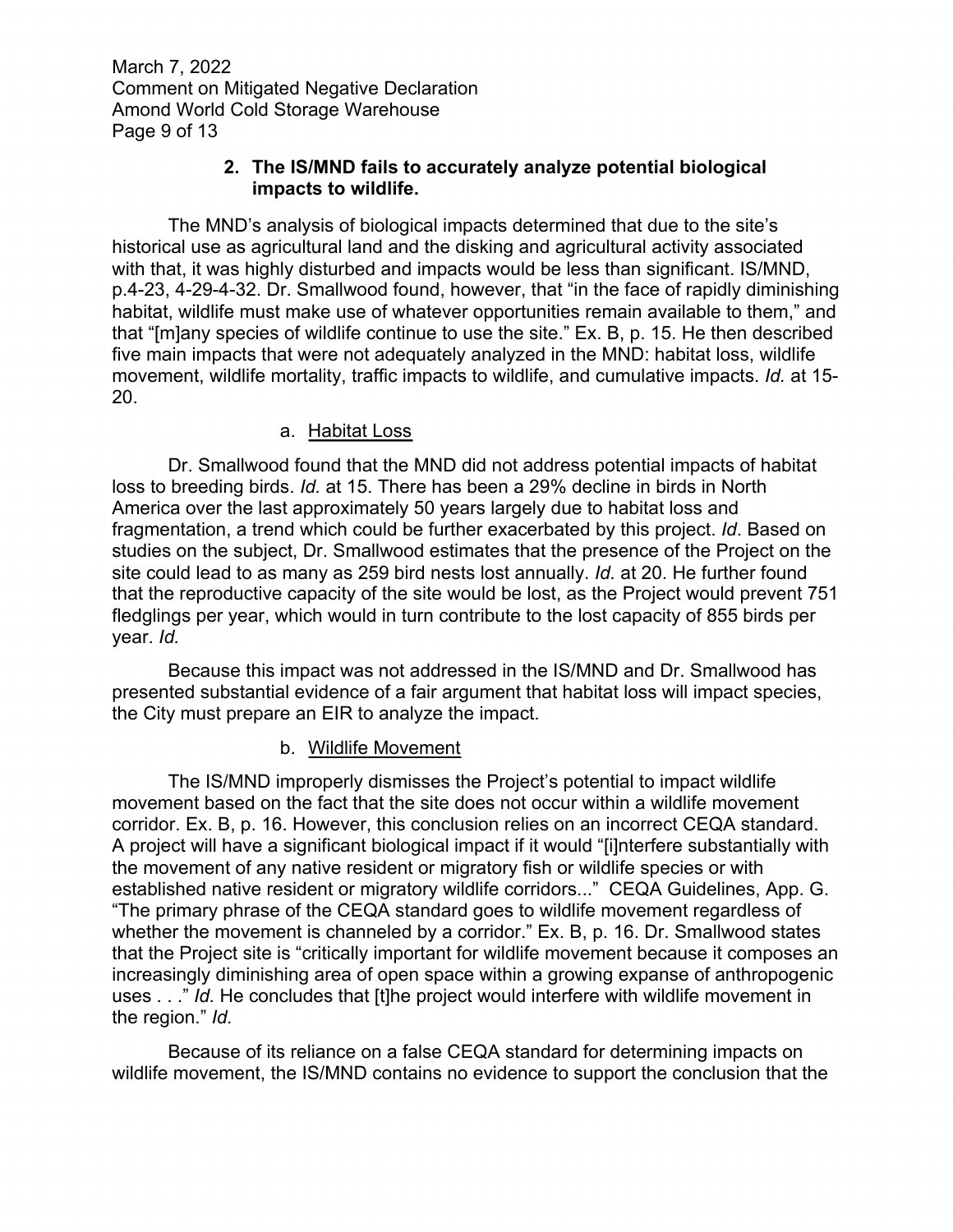March 7, 2022 Comment on Mitigated Negative Declaration Amond World Cold Storage Warehouse Page 10 of 13

Project will not have a significant impact on wildlife movement. An EIR must be prepared to analyze the Project's impacts on wildlife movement.

#### c. Wildlife Mortality

The Project site would be surrounded by a 6-foot-tall chain link fence, measuring about 1.9-km. IS/MND, p. 2-9. Dr. Smallwood states that fences "interfere with wildlife movement," "entangle wildlife," and "are barriers into which volant animals collide with lethal force." Ex. B, p. 16. Based on recent fatality monitoring of fencing surrounding utility-scale solar projects in California, Dr. Smallwood estimates that the Project would kill 27.4 birds per year, adding up to 2,740 birds killed over the course of 100 years. This represents an unanalyzed and unmitigated significant impact and an EIR must be prepared to assess the Project's impacts to wildlife from the proposed security fence. *Id.*

## d. Traffic Impacts to Wildlife

According to the IS/MND, the Project will generate 1,068.5 new daily Vehicle Miles Traveled ("VMT"). Ex. B, p. 17. Yet the IS/MND provides no analysis of the impacts on wildlife that will be caused by this increase in traffic on the roadways servicing the Project. "Project-generated traffic would endanger wildlife that must, for various reasons, cross roads used by the Project's traffic." *Id.*

Vehicle collisions with special-status species is not a minor issue, but rather results in the death of millions of species each year. Dr. Smallwood explains:

. . . the US estimate of avian mortality on roads is 2,200 to 8,405 deaths per 100 km per year, or 89 million to 340 million total per year (Loss et al. 2014). Local impacts can be more intense than nationally. The nearest study of traffic-caused wildlife mortality was performed along a 2.5 mile stretch of Vasco Road in Contra Costa County, California. Fatality searches in this study found 1,275 carcasses of 49 species of mammals, birds, amphibians, and reptiles over 15 months of searches (Mendelsohn et al. 2009).

# Ex. B, p. 17.

Using the IS/MND's estimates of VMT as a basis, Dr. Smallwood was able to predict the impacts to wildlife that could be caused by the project. *Id.* at 19. Dr. Smallwood calculates that operation of the Project over 50 years would accumulate 79,850 wildlife fatalities. *Id.* He therefore states that "the project-generated traffic would cause substantial, significant impacts to wildlife." *Id.* at 20. The IS/MND must be revised to include an analysis and mitigation of the result increased traffic from the Project will have on wildlife.

#### e. Cumulative Impacts

 The IS/MND concludes that the Project's impacts would not be cumulatively considerable because of its relatively nominal impacts and mitigation measures that will be provided. IS/MND, p. 4-110. However, Dr. Smallwood states that the IS/MND's interpretation of the CEQA standard for cumulative impacts is erroneous. Ex. B, p. 20.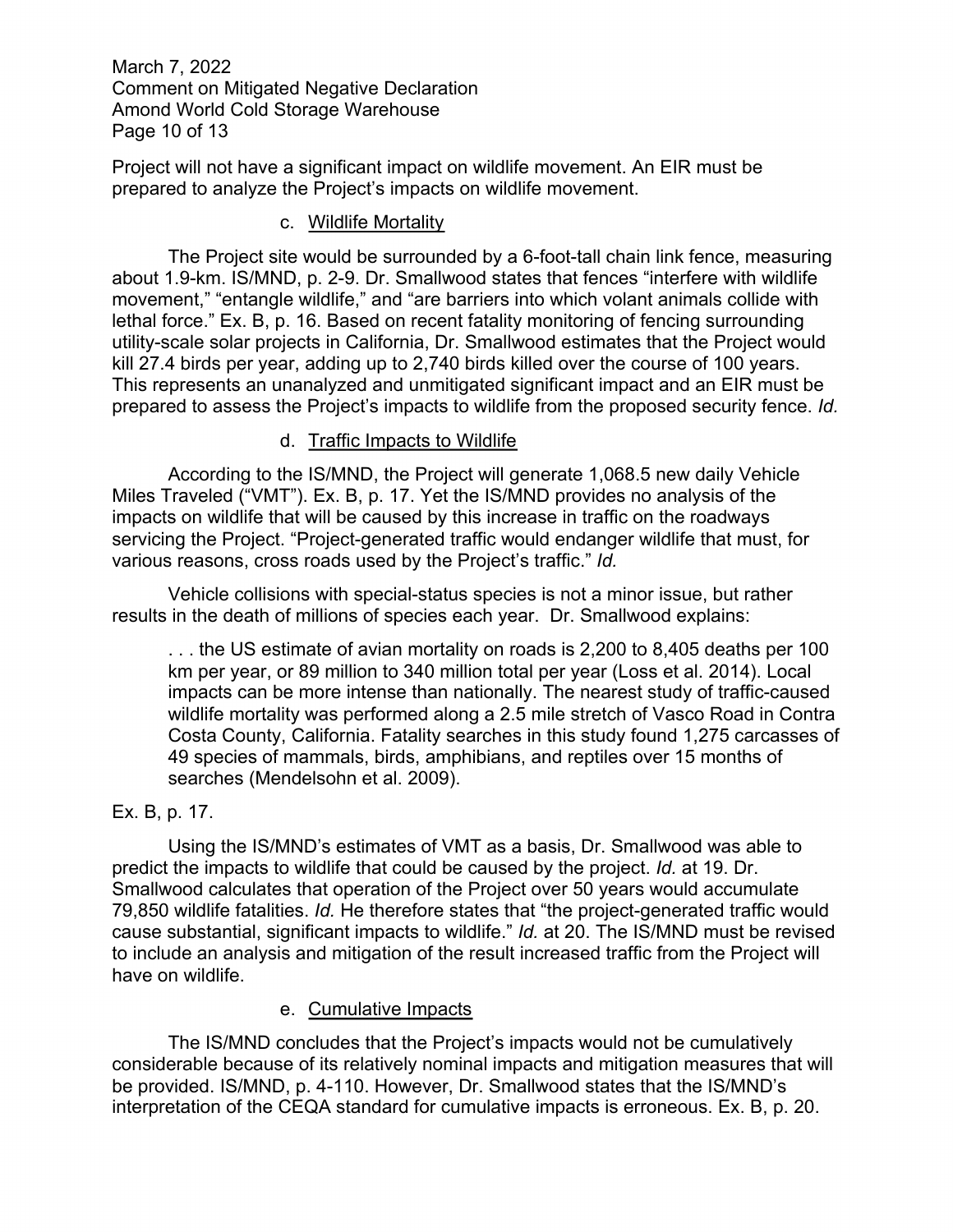March 7, 2022 Comment on Mitigated Negative Declaration Amond World Cold Storage Warehouse Page 11 of 13

He also states that "[g]iven that North America has lost nearly a third of its birds over the past half century, and given that simple calculations reveal the project's impacts would deny Californians of many birds, an appropriate cumulative effects analysis is warranted." *Id.* An EIR should be prepared to adequately analyze potential cumulative impacts to wildlife caused by the Project.

As for the proposed mitigation measures, Dr. Smallwood first addresses the proposed preconstruction surveys for burrowing owls, and states that because ground squirrels occur on site, breeding-season detection surveys are necessary before preconstruction take-avoidance surveys. *Id.* Dr. Smallwood also states that while preconstruction surveys should be conducted for breeding birds, they "typically detect small fractions of the animals targeted." *Id.* Lastly, he states that the Project's potential to eliminate 30.16 acres of Swainson's hawk habitat warrants a greater commitment to mitigation than that currently proposed by the MND. *Id.* at 21.

#### **C. There is Substantial Evidence that the Project Will Have Adverse Noise Impacts that the IS/MND Failed to Address.**

Deborah Jue, Principal of Acoustics, Noise, and Vibration consulting firm Wilson Ihrig, reviewed the IS/MND for the Project and found that the IS/MND lacks quantitative thresholds to evaluate the suitability of its proposed mitigation measures. Wilson Ihrig's comment letter and CV are attached as Exhibit C and their comments are summarized here.

## **1. The IS/MND contains errors in its references which render it inadequate as an informational document.**

Wilson Ihrig first identified errors in several of the references in the IS/MND which should be corrected. Specifically, Wilson Ihrig found that there were corrupted graphics in the Project Description and that the IS/MND omitted a section of the Madera Municipal Code which defines Unlawful Noise. Ex. C, p. 1. This code section is important, as it defines unlawful noise as ". . . unnecessary noise or sound which is physically annoying to persons of ordinary and normal sensitivity . . ." Ex. C, p. 1-2; Madera Municipal Code § 3-11.01. These errors conflict with CEQA's purpose that environmental documents serve as "informational document[s] which will inform public agency decisionmakers and the public generally of the significant environmental effect of a project . . ." CEQA § 15121(a). The IS/MND must be revised to correct these errors.

## **2. The thresholds of significance used in the IS/MND are not properly developed and the impact analyses are incomplete.**

Wilson Ihrig next found that the IS/MND failed to define thresholds of significance, rendering the IS/MND's analysis of noise impacts inadequate. Under CEQA, an MND "must clearly show that the mitigation would eliminate significant effects." Ex. C, p. 2; *see also* CEQA § 15070(b). However, Wilson Ihrig found that the IS/MND failed to clearly define thresholds of significance for annoyance and sleep disruption. Ex. C, p. 2. These thresholds are necessary for an adequate assessment of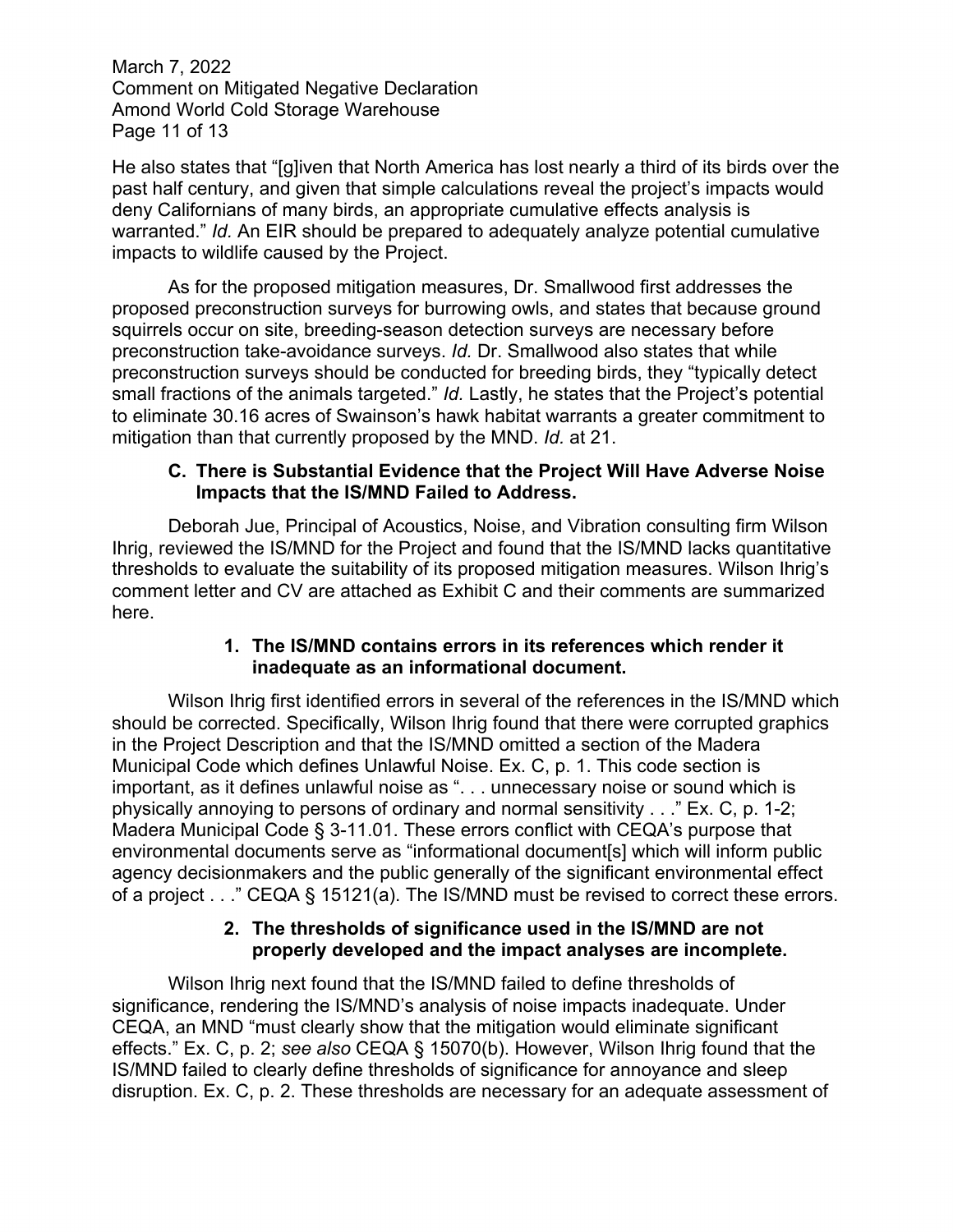March 7, 2022 Comment on Mitigated Negative Declaration Amond World Cold Storage Warehouse Page 12 of 13

whether mitigation measures are sufficient to eliminate potentially significant impacts. *Id.*

Madera Municipal Code § 3.11-01(A) prohibits a Project from generating unlawful noise, which is further defined as "annoying" noise. *Id.* Wilson Ihrig describes two potential methods for how the IS/MND could assess the Project's potential for noise annoyance:

- 1) Absolute Noise Level: The first suggested method is to use absolute noise level as a measure, using the World Health Organization's threshold of 55 dBA Leq, and the Madera General Plan's threshold of 60 dBA Leq to assess whether the Project has a potential to cause annoying noise. Ex. C, p. 2. Based on the information in the IS/MND, the Project currently exceeds these thresholds, and Wilson Ihrig recommends that "Project noise should be limited to an hourly Leq of 55 dBA at the R/V park and 60 dBA hourly Leq near the Boles residences." *Id.*
- 2) Relative Noise Increase: The second suggested method is to assess annoyance levels based on relative noise increase. The Madera General Plan has guidance on this threshold, defining significance as a 5 dB increase in the Ldn. Ex. C, p. 3.

The other threshold of significance that is inadequately defined in the IS/MND is sleep disruption. Although the IS/MND identifies a potential for a significant impact from sleep disruption and proposes mitigation measure NOISE-2 to limit this, there is no significance threshold against which these impacts are being evaluated, and therefore the assessment is incomplete. Ex. C, p. 3; IS/MND, p. 4-84. Wilson Ihrig suggests using the World Health Organization's guidance of "45 dBA Leq (outdoors) to avoid sleep disturbance from a continuous source, and a limit of 60 dBA Lmax for intermittent sources for conventional homes." Ex. C, p. 3.

 Wilson Ihrig's final note on the IS/MND's discussion of potential impacts is that it lacks clarity. *Id.* Wilson Ihrig identifies several instances in which results regarding significance are not presented with sufficient clarity, and suggests a table which could help illustrate relevant thresholds and analysis. *Id.* at 3-4. Wilson Ihrig also notes that on-going construction noise has not been calculated for the Project, and recommends a method by which to do so. *Id.* at 4.

 These comments identify unanalyzed and unmitigated significant noise impacts of the Project. As a result of these expert comments, a fair argument exists that the Project may have significant noise impacts and an EIR must be prepared to sufficiently address these impacts.